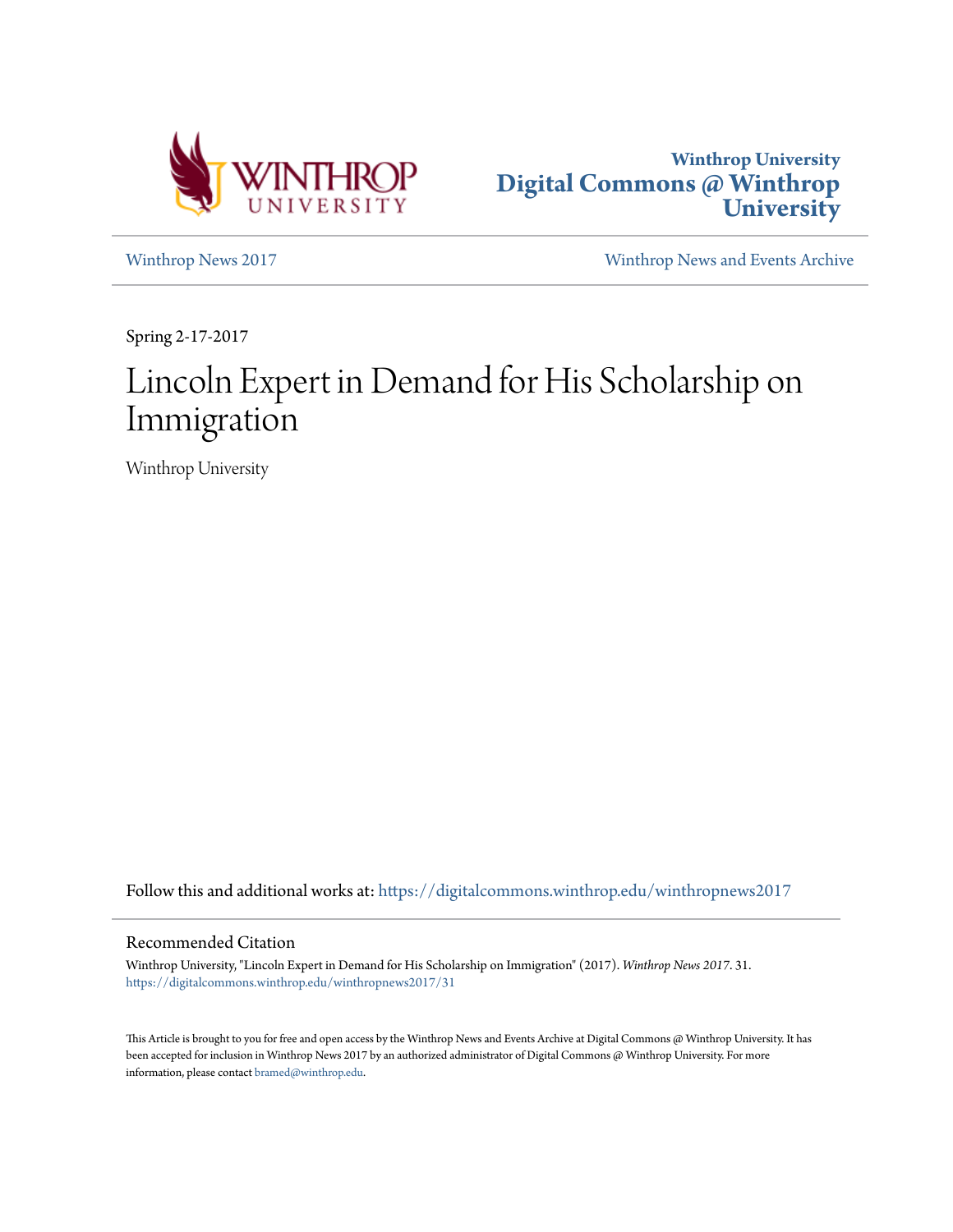

**AFFAIRS ATHLETICS GIVING**

### **ABOUT ADMISSIONS & AID ACADEMICS STUDENT**



All News

Archives

RSS News Feeds

Winthrop in the News

## 02/17/2017 **Lincoln Expert in Demand for His Scholarship on Immigration**

## **Quick Facts**

In January, Silverman was appointed to the editorial board of the premier Lincoln studies journal in the country, The Lincoln Herald. ■ Silverman also played an important role in creating the new exhibit "Americans by Belief" at President Lincoln's Cottage in Washington, D.C.

「验費」

**O** SHARE



ROCK HILL, SOUTH CAROLINA – One of Winthrop University's senior faculty members, History Professor Jason Silverman, is finishing his career with continued accolades for his insights on **Abraham Lincoln** and the 16th president's thoughts on immigration.

In January, Silverman was appointed to the editorial board of the premier Lincoln studies journal in the country, The Lincoln Herald. "Your own work in the field has made a significant contribution to understanding and interpreting the remarkable Abraham Lincoln and the tumultuous times during which he lived," wrote B. James

Dawson, president of **Lincoln Memorial University**.

In 2015, Silverman published the first scholarly book on Abraham Lincoln and immigrants. In his book, "Abraham Lincoln and the Immigrant," Silverman examined Lincoln's personal relationships with immigrants, his integration of the immigrant into his understanding of the Declaration of Independence, and his practical political handling of immigrant communities. The many reviews thus far in scholarly journals, newspapers and magazines alike all make note of the book's singular contribution to Lincoln literature.

**Silverman** played an important role in creating the new exhibit **"Americans by Belief"** at President Lincoln's Cottage in Washington, D.C. The exhibit highlights Lincoln's little-known immigration policies, as well as his broader vision of the role of immigrants and immigration in the country's future. The president's encounters with Jewish, Irish and German immigrants are recounted, as are immigrants' roles in the Civil War. An important section of the exhibit uses Lincoln's principles as a framework for viewing modern issues like the plight of child refugees from Central America, Muslim immigration and human trafficking.

**Silverman** has compiled other recent honors and speaking engagements due to his Lincoln scholarship:

• Named as chairman of the **Scholarly Advisory Board** and ex officio member of the **Board of Trustees** of **President Lincoln's Cottage** at the Soldiers' Home National Monument in D.C.

• Invited to speak on Lincoln and Mexico at the **Mexican Embassy** in Washington, D.C., on March 16 and again the following week at the **Southeastern Conference on Latin American Studies** which will meet in Chapel Hill, North Carolina, on March 23.

• Included among four experts to speak at the **Abraham Lincoln Institute Symposium and Ford's Theatre Society** on Saturday, March 18, on **"I am not a Know Nothing … How can I be?": Abraham Lincoln's Life-long Relationship with Immigrants."** "To be able to speak on the stage at Ford's Theatre and look up at the Presidential Balcony where Lincoln spent his last few hours is an incredibly exciting and humbling opportunity," Silverman said.

• Presented the Immigrants' Civil War Award by **Hofstra University's Long Island Wins**, which is a nonprofit communications organization that focuses on immigration issues on Long Island and